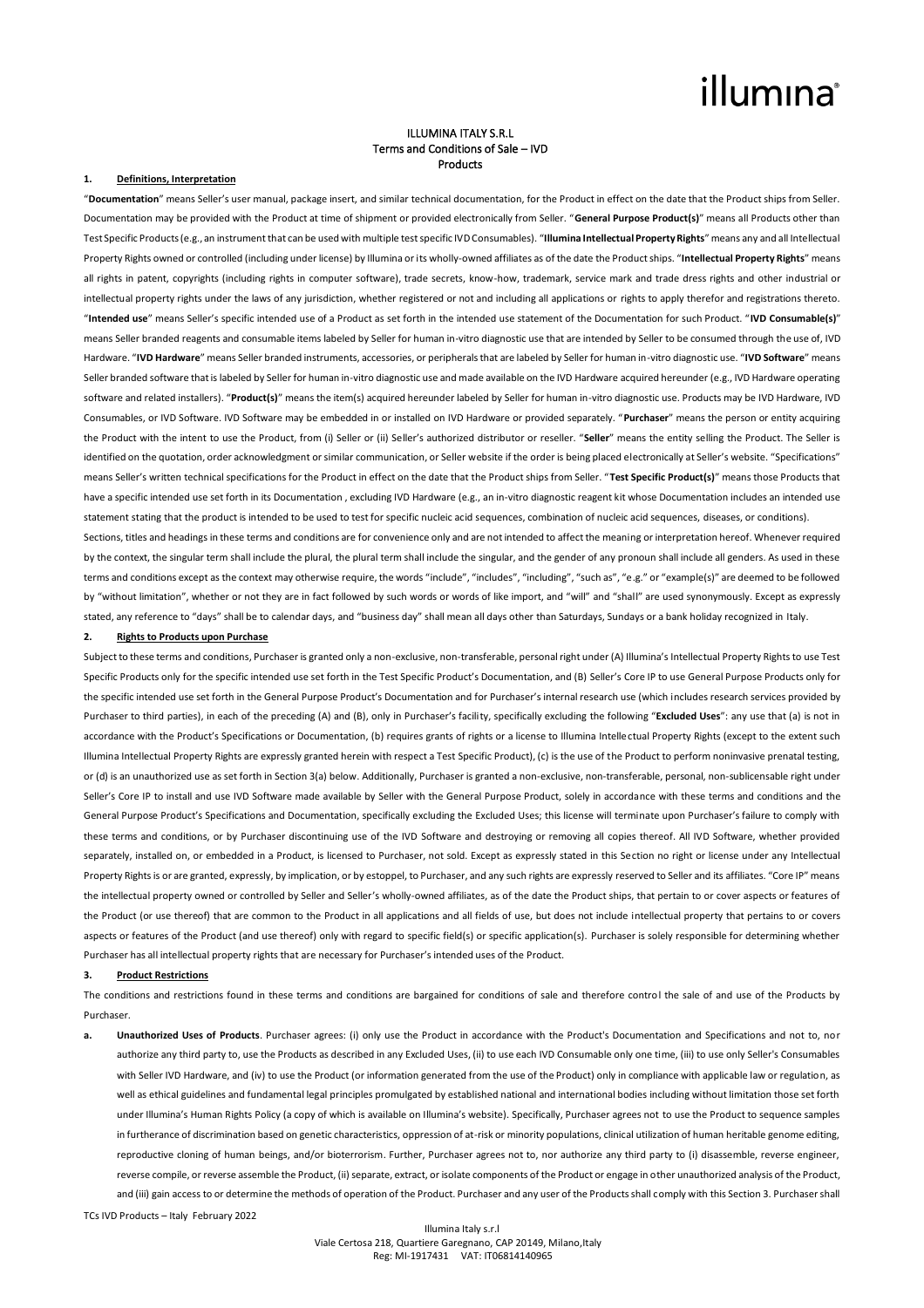notify Seller of any suspected or actual breach of this section, or of any disappearance, theft, or confiscation of Products promptly, but no later than 15 days following knowledge of the applicable incident. Purchaser shall provide Seller with reasonable access to confirm Purchaser's compliance with the requirements in (iv). Seller reserves the right to discontinue sales of IVD Consumables or servicing of IVD Hardware in the event Purchaser does not comply with this Section 3(a)(iv).

- **b. Software License Restrictions**. Purchaser acknowledges that software may be subject to additional terms and conditions. Purchaser may not use, copy, modify, create derivative works of, reverse engineer, decompile, disassemble, distribute, sell, assign, pledge, sublicense, lease, loan, rent, timeshare or otherwise transfer the IVD Software, nor permit any other party to do any of the foregoing. Purchaser may not remove from the IVD Software, or alter, any of the trademarks, trade names, logos, patent or copyright notices or markings, or add any other notices or markings to the IVD Software. Purchaser may not (and may not attempt to) defeat, avoid, by-pass, remove, deactivate or otherwise circumvent any protection mechanisms in the IVD Software including without limitation any such mechanism used to restrict or control the functionality of the IVD Software.
- **c. Third Party Code**. To the extent third party code is included in IVD Software and any term or condition of a third party license applicable to such third party code directly conflicts with the terms and conditions set forth herein, the applicable term(s) or condition(s) of that third party license will be applicable only to that third party code and only to the extent necessary to remove the conflict.

#### **4. Regulatory**

Illumina intends that its products be used only in a lawful and ethical manner. Purchaser agrees to comply with all applicable laws, regulations, and ethical guidelines promulgated by established national and international ethical bodies when using, maintaining, and disposing of the Product and the information generated from the use of the Product. Purchaser shall obtain and maintain all necessary licenses and consents and agrees to comply with all applicable laws and regul ations when using, maintaining, and disposing of Product.

### **5. Limited Liability**

TO THE EXTENT PERMITTED BY LAW, IN NO EVENT SHALL SELLER OR ITS SUPPLIERS BE LIABLE TO PURCHASER OR ANY THIRD PARTY FOR ANY INDIRECT, SPECIAL, INCIDENTAL, EXEMPLARY, CONSEQUENTIAL OR PUNITIVE DAMAGES OF ANY KIND (INCLUDING, BUT NOT LIMITED TO, THE COSTS OF PROCUREMENT OF SUBSTITUTE PRODUCTS OR SERVICES, LOST PROFITS, DATA OR BUSINESS) ARISING OUT OF OR IN CONNECTION WITH, WITHOUT LIMITATION, THE SALE OF THE PRODUCT, ITS USE, SELLER'S PERFORMANCE OR ANY OF THESE TERMS AND CONDITIONS, HOWEVER ARISING OR CAUSED AND ON ANY THEORY OF LIABILITY (WHETHER IN CONTRACT, TORT (INCLUDING NEGLIGENCE), STRICT LIABILITY OR OTHERWISE).

TO THE EXTENT PERMITTED BY LAW, SELLER'S TOTAL AND CUMULATIVE LIABILITY TO PURCHASER OR ANY THIRD PARTY ARISING OUT OF OR IN CONNECTION WITH THESE TERMS AND CONDITIONS, INCLUDING WITHOUT LIMITATION, THE PRODUCT (INCLUDING USE THEREOF) AND SELLER'S PERFORMANCE, WHETHER IN CONTRACT, TORT (INCLUDING NEGLIGENCE), STRICT LIABILITY OR OTHERWISE, SHALL IN NO EVENT EXCEED THE AMOUNT PAID TO SELLER FOR THE PARTICULAR PRODUCT CONTAINED IN THE PARTICULAR ORDER THAT DIRECTLY CAUSED THE LIABILITY.

#### **6. Limitations on Warranties**

TO THE EXTENT PERMITTED BY LAW AND SUBJECT TO THE EXPRESS PRODUCT WARRANTY MADE IN THESE TERMS AND CONDITIONS SELLER MAKES NO (AND EXPRESSLY DISCLAIMS ALL) WARRANTIES, EXPRESS, IMPLIED OR STATUTORY, WITH RESPECT TO THE PRODUCT, INCLUDING WITHOUT LIMITATION, ANY IMPLIED WARRANTY OF MERCHANTABILITY, FITNESS FOR A PARTICULAR PURPOSE, NONINFRINGEMENT, OR ARISING FROM COURSE OF PERFORMANCE, DEALING, USAGE OR TRADE, WITHOUT LIMITING THE GENERALITY OF THE FOREGOING, SELLER MAKES NO CLAIM, REPRESENTATION, OR WARRANTY OF ANY KIND AS TO THE UTILITY OF THE PRODUCT FOR PURCHASER'S INTENDED USES. NOTHING IN THESE TERMS AND CONDITIONS SHALL LIMIT LIABILITY OF A PARTY OR ITS AFFILIATED ENTITIES FOR GROSS NEGLIGENCE OR FRAUD.

#### **7. Product Warranty**

All warranties are personal to the Purchaser and may not be transferred or assigned to a third-party, including an affiliate of Purchaser. All warranties are facility specific and do not transfer if the Product is moved to another facility of Purchaser, unless Seller conducts such move. The warranties described in these terms and conditions exclude any stand-alone third-party goods that may be acquired or used with the Products.

- **a. Warranty for IVD Consumables.** Seller warrants that IVD Consumables will conform to their Specifications until the later of (i) 3 months from the date of shipment from Seller, or (ii) any expiration date or the end of the shelf-life pre-printed on such IVD Consumables by Seller, but in either event no later than 12 months from the date of shipment.
- **b.** Warranty for IVD Hardware. Seller warrants that IVD Hardware, other than Upgraded Components, will conform to its Specifications for a period of 12 months after its shipment date from Seller unless the IVD Hardware includes Seller provided installation in which case the warranty period begins on the date of installation or 30 days after the date the IVD Hardware was delivered, whichever occurs first ("**Base IVD Hardware Warranty**"). "Upgraded Components" means Seller provided components, modifications, or enhancements to IVD Hardware provided pursuant to the Base Hardware Warranty. Seller warrants that Upgraded Components will conform to their Specifications for a period of 90 days from the date the Upgraded Components are provided by Seller. Upgraded Components do not extend the Base Hardware Warranty for the IVD Hardware unless the upgrade was conducted by Seller at Seller's facilities in which case the upgraded IVD Hardware shipped to Purchaser comes with a new Base IVD Hardware Warranty.
- **c. Exclusions from Warranty Coverage.** The foregoing warranties do not apply to the extent a non-conformance is due to (i) abuse, misuse, neglect, negligence, accident, improper storage, or use contrary to the Documentation or Specifications, (ii) use that is an Excluded Use or otherwise not in accordance with these terms and conditions, (iii) improper handling, installation, maintenance, or repair (other than if performed by Seller's personnel), (iv) unauthorized alterations, (v) Force Majeure events, or (vi) use with a third party's good (unless the Product's Documentation or Specifications expressly state such third party's good is for use with the Product).
- **d. Procedure for Warranty Coverage.** In order to be eligible for repair or replacement under this warranty Purchaser must (i) promptly contact Seller's support department to report the non-conformance, (ii) cooperate with Seller in confirming or diagnosing the non-conformance, and (iii) return the Product, transportation

TCs IVD Products – Italy February 2022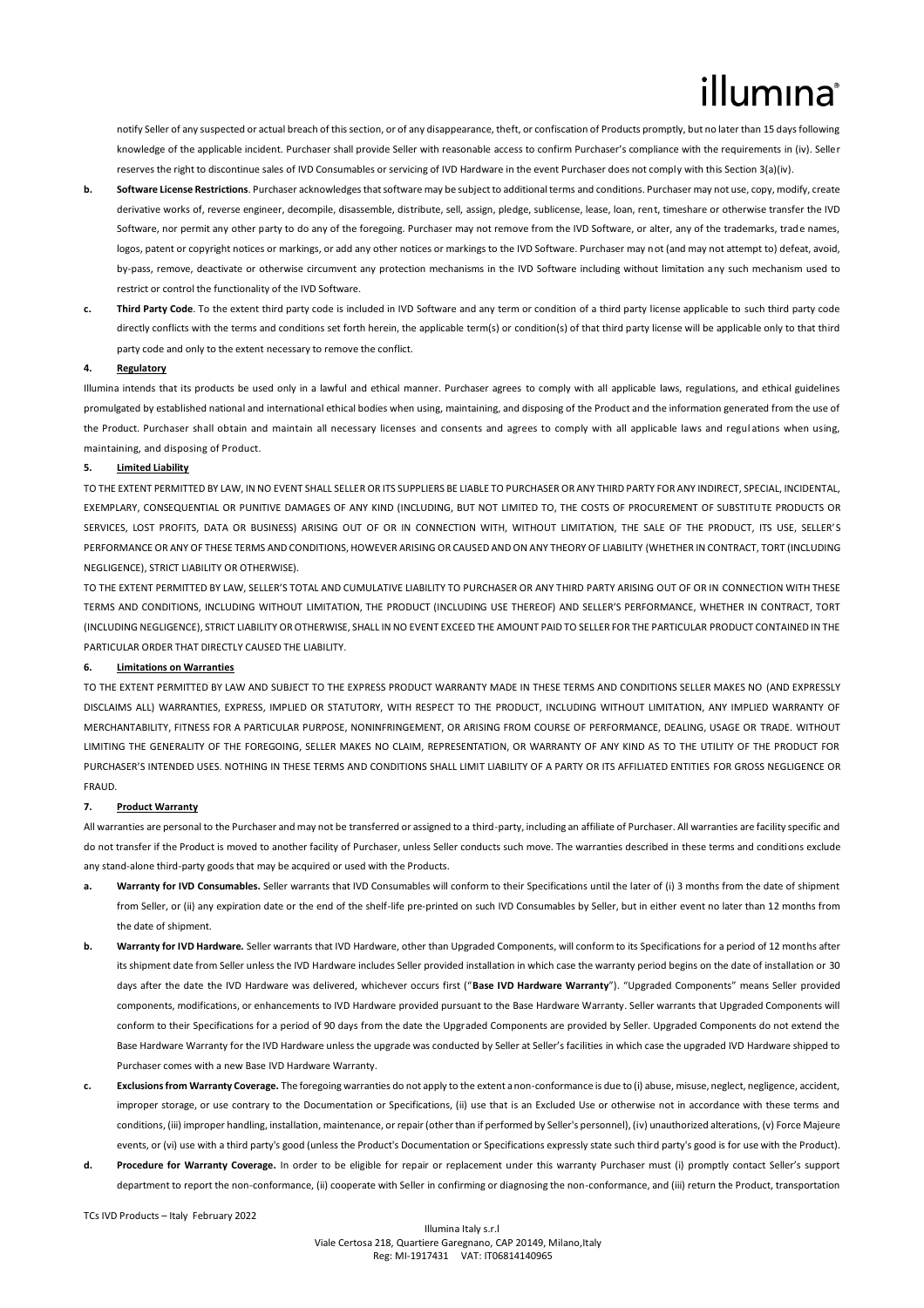charges prepaid to Seller following Seller's instructions or, if agreed by Seller and Purchaser, grant Seller's authorized repair personnel access to the Product in order to confirm the non-conformance and make repairs.

- **e. Sole Remedy under Warranty.** Seller will, at its option, repair or replace non- conforming Product that is covered by this warranty provided that Seller can reasonably identify and confirm such non-conformance. The warranty period for repaired or replaced IVD Consumables is 90 days from the date of shipment, or the remaining period on the original Consumables warranty, whichever is later. IVD Hardware may be repaired or replaced with functionally equivalent, reconditioned, or new IVD Hardware or components (if only a component of IVD Hardware is non- conforming). If the IVD Hardware is replaced in its entirety, the warranty period for the replacement is 90 days from the date of shipment or the remaining period on the original IVD Hardware warranty, whichever ends later. If only a component is being repaired or replaced, the warranty period for such component is 90 days from the date of shipment or the remaining period on the original IVD Hardware warranty, whichever ends later. The preceding states Purchaser's sole remedy and Seller's sole obligations under the warranty provided.
- **8. Indemnification**
- **a. Indemnification by Seller**. Subject to these terms and conditions, including without limitation, the Exclusions to Seller's Indemnification Obligations (Section 8(b) below), the Conditions to Indemnification Obligations (Section 8(d) below), Seller shall (i) defend, indemnify and hold harmless Purchaser against any third-party claim or action alleging that the (A) Test Specific Products when used for the specific intended use set forth in its Documentation, and (B) the General Purpose Products when used for (x) the specific intended use set forth in its Documentation, or (y) Purchaser's use, in accordance with these terms and conditions, and in accordance with the Product's Documentation and Specifications infringes the valid and enforceable intellectual property rights of a third party, and (ii) pay all settlements entered into, and all final judgments and costs (including reasonable legal fees) awarded against Purchaser in connection with such infringement claim. If the Product or any part thereof, becomes, or in Seller's opinion may become, the subject of an infringement claim, Seller shall have the right, at its option, to (A) procure for Purchaser the right to continue using the Product, (B) modify or replace the Product with a substantially equivalent non-infringing substitute, or (C) require the return of the Product and terminate the rights, license, and any other permissions provided to Purchaser with respect to the Product and refund to Purchaser the depreciated value (as shown in Purchaser's official records) of the returned Product at the time of such return; provided that, no refund will be given for used-up or expired IVD Consumables. This Section states the entire liability of Seller for any infringement of third-party intellectual property rights.
- **b. Exclusions to Seller Indemnification Obligations.** For the avoidance of doubt, Seller has no obligation to defend, indemnify or hold harmless Purchaser for any infringement claim to the extent such infringement arises from: (i) use of the Product for any Excluded Use, (ii) use of the Product in any manner not in accordance with its Specifications, its Documentation, or the rights expressly granted to Purchaser and restrictions imposed on Purchaser under these terms and conditions, including without limitation, any use of the Product beyond the specific intended use set forth in its Documentation, (iii) use of the Product in combination with any third party products, materials, or services (unless the Product's Documentation or Specifications expressly state that such third party's good is for use with the Product), (iv) use of the Product to perform any assay or other process not supplied by Seller, (iv) Seller's compliance with specifications or instructions for such Product furnished by, or on behalf of, Purchaser, (v) Purchaser's breach of any of these terms and conditions, or (vi) use of stand-alone third party goods that may be acquired or used with the Products (each of (i) - (vi), is referred to as an "**Excluded Claim**").
- **c. Indemnification by Purchaser.** Purchaser shall defend, indemnify and hold harmless Seller, its affiliates, their non-affiliate collaborators and development partners that contributed to the development of the Product, and their respective officers, directors, representatives and employees against any claims, liabilities, damages, fines, penalties, causes of action, and losses of any and every kind, including without limitation, personal injury or death claims, and infringement of a third party's intellectual property rights, resulting from, relating to, or arising out of any Excluded Claim.
- **d. Conditions to Indemnification Obligations.** The parties' indemnification obligations are conditioned upon the party seeking indemnification (i) promptly notifying the other party in writing of such claim or action, (ii) giving the other party exclusive control and authority over the defense and settlement of such claim or action, (iii) not admitting infringement of any intellectual property right without prior written consent of the other party, (iv) not entering into any settlement or compromise of any such claim or action without the other party's prior written consent, and (v) providing reasonable assistance to the other party in the defense of the claim or action; provided that, the indemnifying party reimburses the indemnified party for its reasonable out-of-pocket expenses incurred in providing such assistance.

#### **9. Payment Terms**

Each purchase order is a separate, independent transaction, and Purchaser has no right of set-off against other purchase orders or other transactions with Seller. Seller will invoice upon shipment. Subject to Seller's credit review of Purchaser (following which Seller shall inform Purchaser of applicable payment terms), all payments are due within 30 days of the date of the invoice. All amounts due shall be paid in the currency found on the invoice. If payment is made by wire or other electronic funds transfer, Purchaser is solely responsible for any bank or other fees charged and will reimburse Seller for any such fees. If any payment is not made by the due date Seller may exercise all rights and remedies available by law. Purchaser shall pay for all costs (including reasonable attorneys' fees) incurred by Seller in connection with the collection of late payments. Any amount not paid by the due date will bear interest from the day following the date on the invoice at a rate equal to the interest rate applied by the European Central Bank to its most recent refinancing operation plus 8 percentage points. In this case, the applicable rate during the first half of the year involved is the applicable rate on 1 January for the relevant year. For the second half of the year involved, it is the applicable rate on July 1 for the relevant year. Late payment penalties are due without the need for a reminder. Any professional in a situation of late payment is automatically debtor to the Seller of a statutory fixed charge of 40 euros to cover debt collection costs. **10. Shipping Terms; Title and Risk of Loss**.

Unless otherwise set forth in writing by Seller or otherwise agreed between the parties, all shipments are made DDP (Incoterms 2020) at the address designated by Purchaser at the time of ordering. In all cases, title (except for IVD Software and third-party software) and risk of loss transfers to Purchaser when Product is made available at such address.

**11. Taxes**

TCs IVD Products – Italy February 2022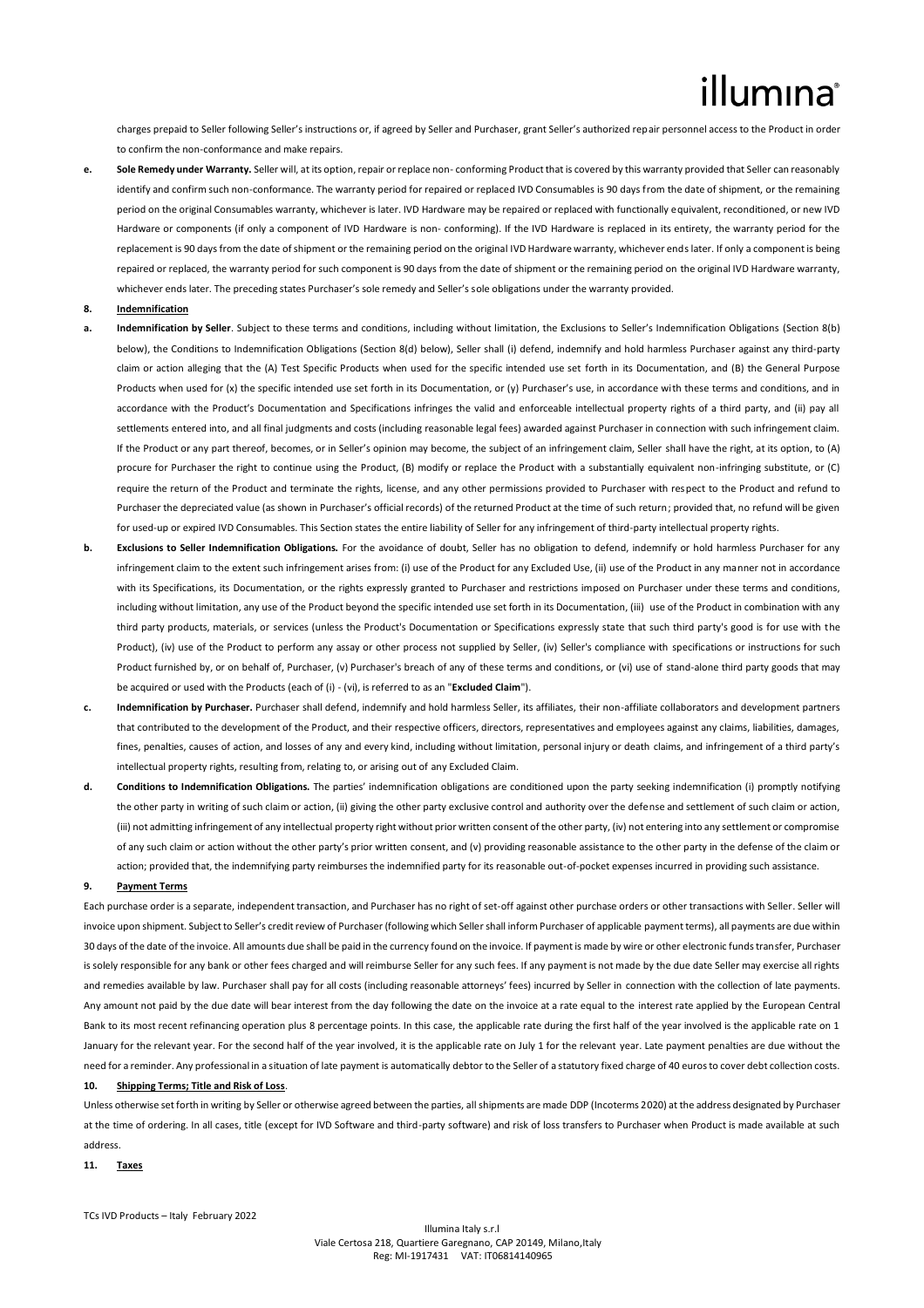Purchaser agrees that any applicable sales, use, excise, VAT (value added tax), GST (goods and services tax), withholding and other taxes will be calculated based on both the tax rates in effect on the date of shipment and the ship to address for the Product. Any amounts for tax listed on a quotation, if any, are for reference purposes only and are not binding on Seller. All prices and other amounts payable to Seller are exclusive of and are payable without deduction for any taxes, customs duties, tariffs or charges hereafter claimed or imposed by any governmental authority upon the sale of Product, all of which will be paid by Purchaser. In the event Seller is required by law or regulation to pay any such tax, duty, tariff or charge, such amount will be added to the purchase price or subsequently invoiced to the Purchaser. In the event Purchaser is required by law or regulation to deduct any such tax, duty, tariff or charge the Purchaser shall gross up any payment to the Seller.

#### **12. General**

- **a. Applicability of Terms and Conditions**. These terms and conditions exclusively govern the ordering, purchase, supply, and use of Product, and prevail over any conflicting, amending and/or additional terms contained in any purchase orders, invoices, or similar documents all of which are hereby rejected and are null and void. Seller's failure to object to any such terms shall not constitute a waiver by Seller, nor constitute acceptance by Seller of such terms and conditions. Third party products may be subject to additional terms and conditions.
- **b. Order Changes/Cancellations**. Orders for Products may not be changed or cancelled once placed.
- **c. Governing Law**. These terms and conditions, their interpretation, and the performance of the parties shall be governed by the laws of Italy. Seller and Purchaser agree that the United Nations Convention on Contracts for the International Sale of Goods shall not apply to these terms and conditions, including any terms in the Documentation.
- **d. Arbitration**. Any dispute, claim or controversy arising out of or relating to the breach, termination, enforcement, interpretation or validity of these terms and conditions, shall be determined by confidential binding arbitration conducted in the English language, to be held in Milan before one arbitrator to be appointed in accordance with the Rules of the Chamber of Arbitration of Milan, which are deemed to be incorporated by reference into this clause. In all cases of arbitration hereunder each party shall bear its own costs and expenses and an equal share of the arbitrator's and administrator's fees of arbitration; neither party nor an arbitrator may disclose the existence, content, or results of any arbitration without the prior written consent of both parties, unless required by law; the decision of the arbitrator shall be final and binding on the parties, provided that, the arbitrator shall not have the authority to alter any explicit provision of these terms and conditions; judgment on the award may be entered in the Court of Milan. This clause shall not preclude the parties from seeking provisional remedies in aid of arbitration from a court of appropriate jurisdiction. Notwithstanding anything herein to the contrary, any claims or causes of action involving infringement, validity, or enforceability of a party or its affiliate's intellectual property rights are not subject to this arbitration clause; the Court of Milan will have exclusive jurisdiction to adjudicate any such claim or cause of action.
- **e. Representations and Warranties**. Purchaser is not an authorized dealer, representative, reseller, or distributor of any of Seller's, or its affiliates', products or services. Purchaser agrees, represents and warrants that it (i) is not purchasing the Product on behalf of a third party, (ii) is not purchasing the Product in order to resell or distribute the Product to a third party, (iii) is not purchasing the Product in order to export the Product from the country in which Seller shipped the Product pursuant to the ship-to address designated by Purchaser at the time of ordering ("Ship-to Country"), and (iv) will not export the Product out of the Ship-To Country. . Purchaser further represents and warrants that the Product shall be used in the usual course of business or practice, or by: (A) a person licensed in a health field in the applicable jurisdiction(s) or (B) a Purchaser's designated agent or employee for lawful research, teaching, or testing purposes.
- **f. Remedies for Breach**. In addition to any remedies specified elsewhere under these terms and conditions, and any remedies available to Seller under law or in equity, in the event Purchaser breaches these terms and conditions, including without limitation Sections 2-4, Seller may do any, all, or any combination of the following: (i) cease performance, including without limitation, cease further shipments of Product, (ii) terminate the rights granted to Purchaser pursuant to Section 2 (Rights to Product Upon Purchase), (iii) terminate any service contracts then in effect for affected Product, (iv) terminate any remaining product warranty for the affected Product, and (v) require Purchaser to immediately pay any unpaid invoice.
- **g. Facility Requirements and Installation of IVD Hardware**. Purchaser acknowledges that it is responsible for ensuring at Purchaser's sole cost that its facility meets the site requirements for the IVD Hardware. If the purchase of IVD Hardware includes installation it will be completed within 30 days of delivery of all components of the IVD Hardware and the facility meeting such requirements, including Purchaser's reasonable cooperation.
- **h. IVD Hardware Compatibility**. Due to the slower rate of updates to IVD Hardware, Purchaser acknowledges that Seller's research use reagents and consumables may not be compatible with the IVD Hardware and IVD Software. Purchaser agrees to contact Seller's technical support department prior to purchasing any Seller research use reagents and consumables for use with IVD Hardware and IVD Software.
- **i.** Service Contracts, If a Seller extended service contract for Hardware is being provided, then Seller's standard terms and conditions for such service contract shall exclusively govern such extended service contract. Purchaser agrees that all service contracts are both personal to Purchaser and facility specific: services contracts cannot be transferred to a third party and may not be transferred to a new facility if the Hardware is relocated.
- **j. Future Products**. Any future products and/or services ("**Unreleased Products**") are subject to new part numbers, pricing, and specifications and the acquisition of Product hereunder is not in reliance on the availability of any Unreleased Products.
- **k. Seller Affiliates**. Any actions or rights that may be performed or exercised by Seller hereunder may be performed or exercised by Seller itself or by any of its affiliates. By way of non-limiting example, Seller's affiliates may carry out shipment, servicing, invoicing and receipt of payment.
- **l. Force Majeure**. Seller is not responsible for any failure to perform or delay attributable in whole or in part to any cause beyond its reasonable control, including but not limited to acts of God, fire, flood, tornado, earthquake, hurricane, lightning, any action taken by a government or regulatory authority, actual or threatened acts of war, terrorism, civil disturbance or insurrection, sabotage, labor shortages or disputes, failure or delay in delivery by Seller's suppliers or subcontractors, transportation difficulties, shortage of energy, raw materials or equipment, or Purchaser's fault or negligence. In the event of any such delay the delivery date shall be deferred for a period equal to the time lost by reason of the delay.

TCs IVD Products – Italy February 2022